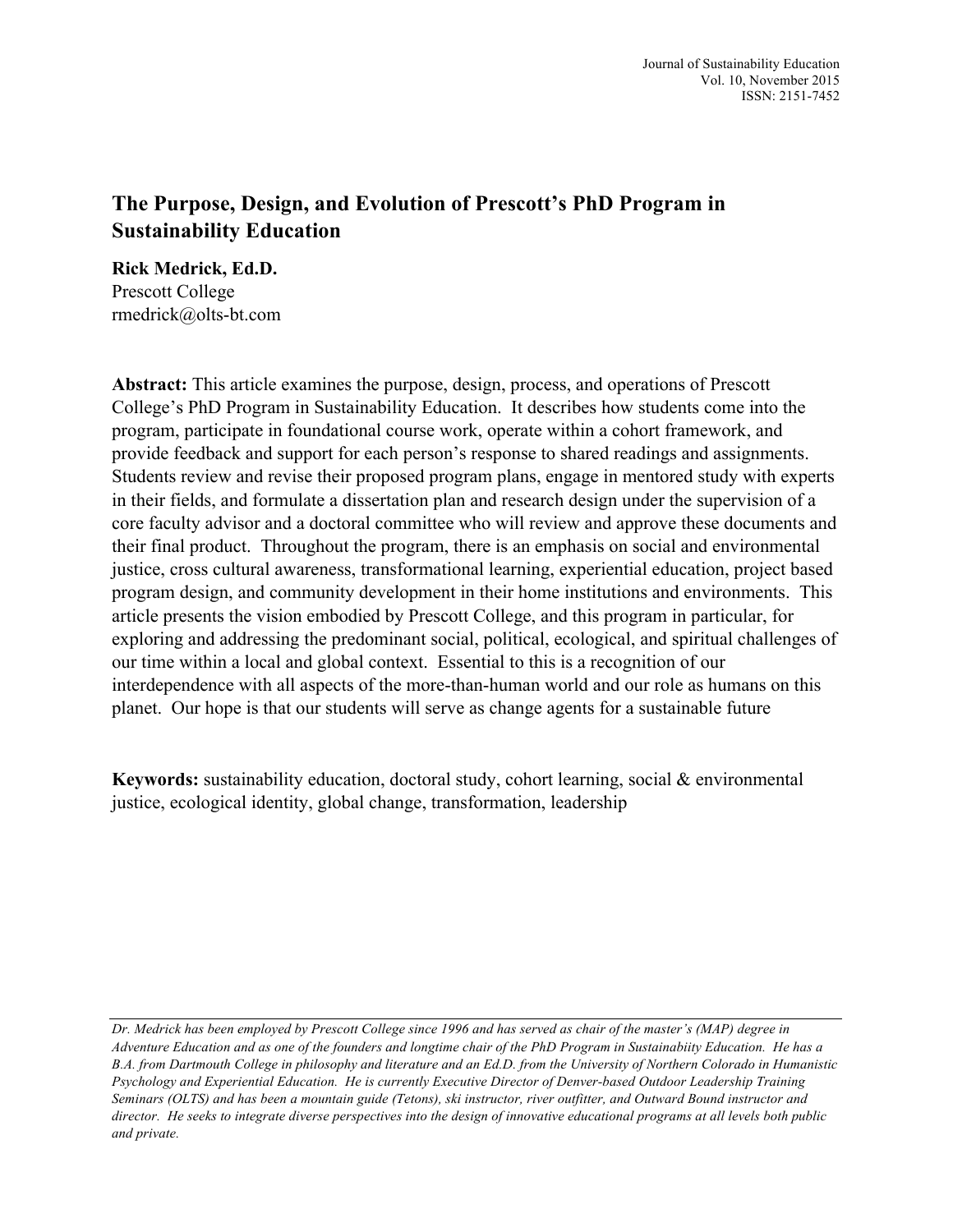## **The Purpose, Design, and Evolution of Prescott's PhD Program in Sustainability Education**

## Background

The purpose of the PhD program in Sustainability Education at Prescott College is to develop scholar-practitioners who have command of the background for this transdisciplinary field and actually put into practice the principles and practices that enlighten this field. Drawing upon decades of exploration into the diverse dimensions of sustainability, sustainability education seeks to integrate these many perspectives and areas of inquiry to provide guidance on how these values can be communicated to a diverse audience. This means examining methods of inquiry, methodological approaches, and theoretical assumptions that cover the gambit from quantitative to qualitative, transmissive to transformative, analytic to intuitive, theoretical to experiential.

In this four year (minimum) program which is in its 11th year, students take a year of required foundational coursework with a survey of ecological, economic, and social justice aspects of sustainability (3 E's). This is complemented by an exploration of educational theory and practice with an emphasis on experiential, transformative, and adult learning approaches to address how to communicate awareness of sustainability issues and potential actions to all ages and backgrounds. This includes an examination of subjects as diverse yet central to the integrative nature of the program as deep ecology, ecopsychology, self-sustainability, integral theory, and servant leadership. Students also explore different methods of inquiry and research while formulating questions for further study and development of their dissertation focus.

Prescott's PhD program in Sustainability Education is based on the premise that students will outline a clear vision of what areas of investigation and application they wish to pursue at the beginning of their program. This may change through involvement in the give-and-take of the shared cohort learning process. That process includes engagement with other students and faculty in dialogue about central issues and topics related to their specific programs and sustainability in general. From this dialogue, in a process of continuous learning, a further clarity of purpose and intention will most likely emerge that will drive each individual's program and reinforce the synergy of the group. If given freedom and support to unfold, the collective endeavor of exchanging perspectives, researching options, and defining priorities can also be the source for uncovering new interpretations of problematic issues and originating new means to approach effective action. The individual research, critical discourse, and reflective dialogue can generate new levels of understanding and commitment to a common purpose of promoting Education for Sustainability and Education as Sustainability.

One of the strongest elements of the Prescott College PhD program is the use of the cohort model as a vehicle for group development, mutual dialogue and feedback, shared coursework and projects, group cohesion and support throughout the program. The Prescott PhD Program does this by following a cohort-based learning model where students and faculty share personal visions and values, co-create the structure and format of the cohort process, and dialogue about critical issues related to adult learning and sustainability education. The ongoing dialogue among students, faculty, and other resource faculty is at least partially shaped by students' different learning styles, needs, expectations, and potential collaboration on projects. This free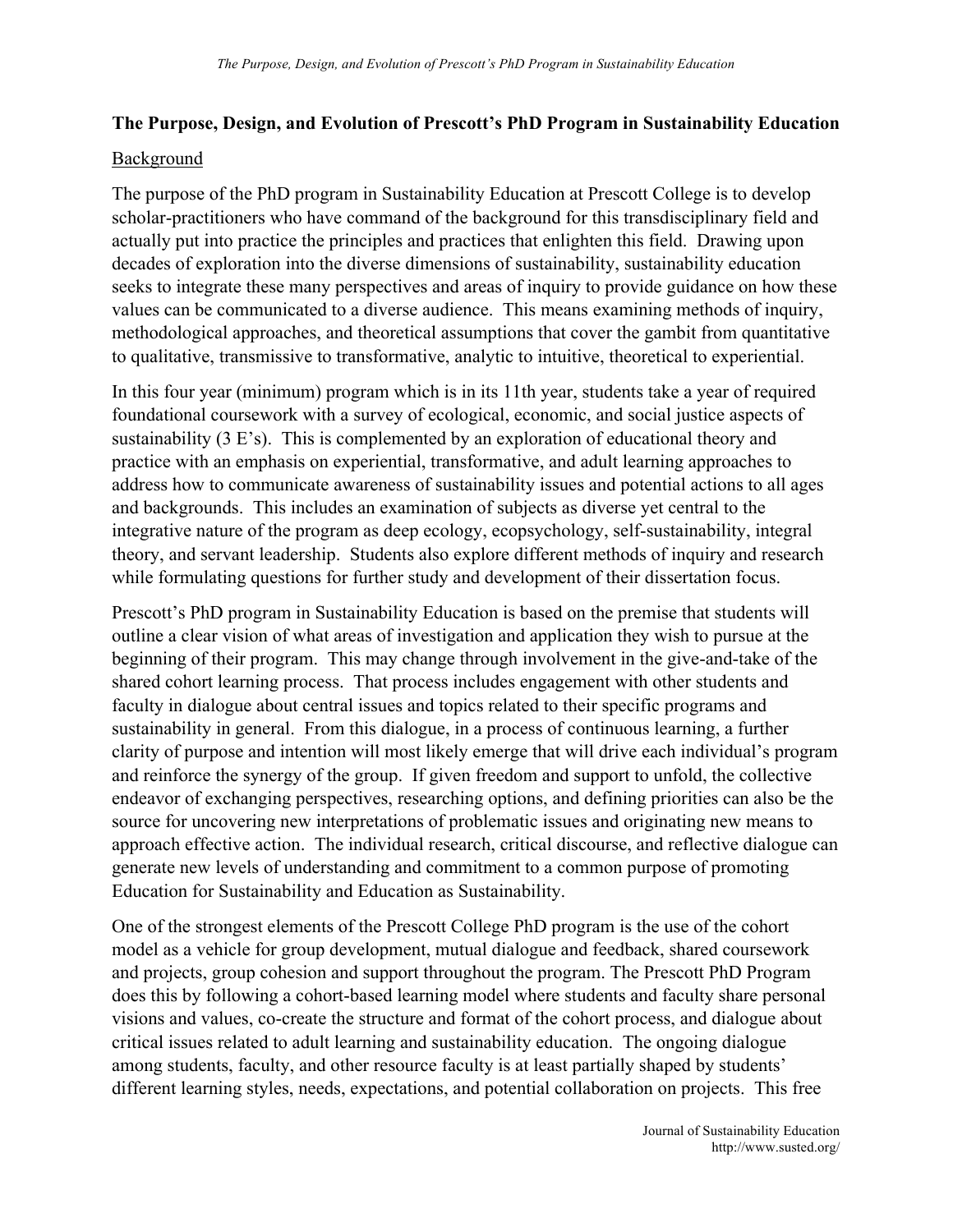flow of information and ideas aids the formation of a collaborative learning environment (communities of practice) where each participant is a resource to other members of the community and to the institution as a whole.

Doctoral students are also invited to participate and assist in facilitating the annual Sustainability Education Symposium and explore through this medium how to make sustainability education tangible and real to students and guests in a variety of fields. Continuing students help develop and model the adult transformational learning process for new cohorts in the doctoral program through their presentations and workshops during the symposium. Cross cohort interaction and sharing is a valuable resource for students and faculty alike. Students also participate and take leadership in the publication of the online *Journal of Sustainability Education* that draws submissions from across the disciplines and around the planet. This interaction among cohorts and students at all levels serves as a stimulus and inspiration for creative research and dynamic projects in communities outside academia.

## Vision

The larger purpose of the PhD program and the motivation underlying its design is to be part of the transformation of our society and Western culture and the creation of a new vision of our place on the planet and the responsibilities this entails. Through immersion in a shared background of educational approaches and priorities, knowledge of environmental and economic factors affecting sustainability, and social justice issues that expose inequality and oppression throughout human society, students are encouraged to open their eyes to the reality and dysfunctions of the systems we humans have created and begin to visualize alternative models and strategies.

A major component of this is realizing our connection with the natural world and interdependence with all beings and aspects of our planet (and beyond). An element of this is an appreciation for and further development of our ecological identity as members of this planetary community. Each of us has an "ecological self" based on the environments in which we have been raised and our awareness of our connection to both living and nonliving elements of the larger living system. This awareness impacts how we act to preserve and protect those resources that support our ongoing existence and to create the human systems that allow us to continue as a species living in harmony with all other beings. Understanding the evolution of the universe put forth by current scientific discoveries as well as our development as humans (and our societies) is essential to be a full player on the stage of sustainability education.

This growing awareness of our role as change agents and of the threats to our existence is beginning to be recognized by many entities from local communities to corporations to governments seeking to improve our impact on the planet though acceptance of the evidence of these conditions and efforts to ameliorate their impact. Central to this is an examination of leadership approaches and strategies that can lead to significant changes in the way we live and act. A large question for the PhD program and its participants to address is how we are to live in a world that is threatened on all sides by wars, climate change, population growth, and poverty.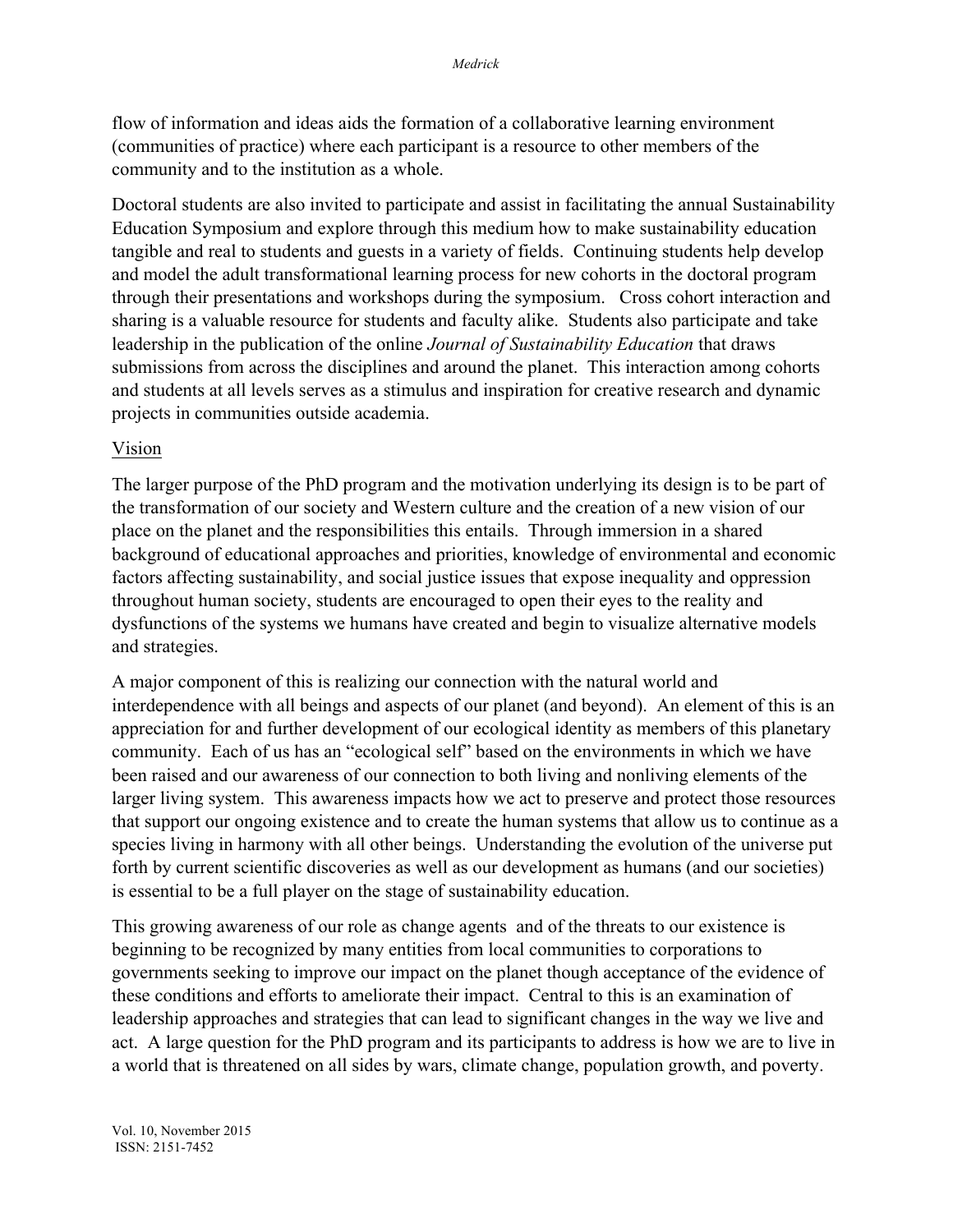These are the predominant social, political, ecological, and spiritual challenges of our time. How we are to confront these challenges requires deep thinking and a reconfiguration of our priorities to accommodate vastly changed and rapidly changing world conditions highlighted by the twin threats (and opportunities) of climate change and globalization. This requires reviewing our assumptions about leadership (and human society in general) and what this encompasses—a shift in worldviews that places priority on our relationship with the natural world and how we view the sufferings and wellbeing of vast numbers of the world's ever growing population. This is a mission we must take on locally and globally.

In reviewing the 11 years in which this PhD program has been in operation, the successes and impact of our students and graduates is remarkable. These people, who range in age from their 20's to their 60's+, are innovating in the way that organizations are run, students at all levels are taught, and communities are engaged in positive change actions. Through the significant personal epiphanies and transformations students experience through their studies, with the mission and goals of the program, and through the research and projects conducted in their communities, students are empowered to challenge existing norms and practices. They are inspired to innovate with new approaches and practices that have the power to transform the hopes and promises of The Great Turning, as called for by Thomas Berry. This is a gradual process of shifting our focus from production to generativity, growth to right livelihood, and conflict to collaboration.